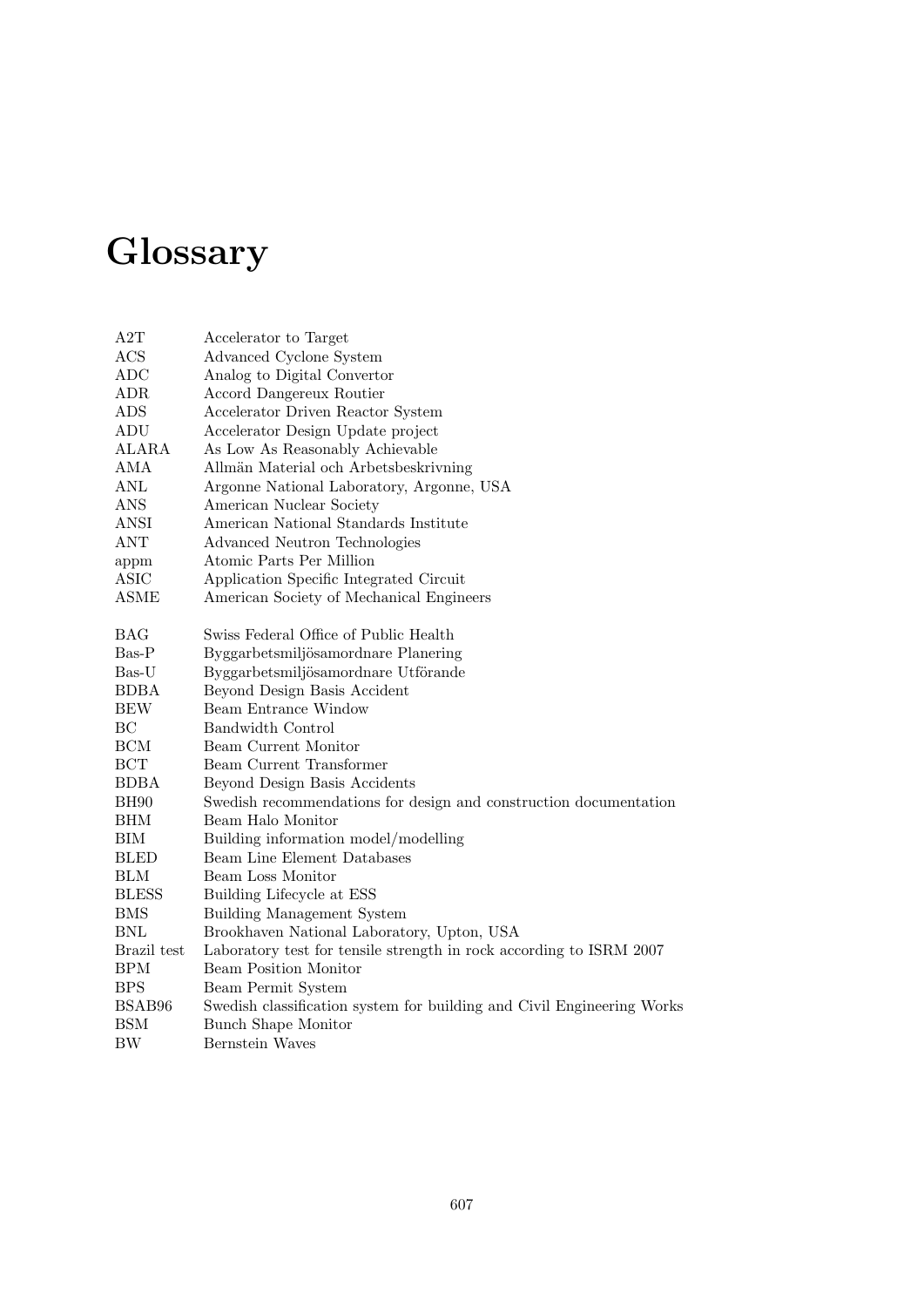| CA<br>CAD<br><b>CAMEA</b><br>CAU<br>CCB<br><b>CCTV</b><br>CDR<br>CE<br>CEA<br><b>CEA-IFRU</b> | Channel Access<br>Computer Aided Design<br>Continuous Angle Multiple Energy Analyser<br>Consolidated Anisotropic Un-drained tri-axial test<br>Change Control Board<br>Closed Circuit Television (Surveillance)<br>Conceptual Design Report<br>The CE marking or formerly EC mark<br>Commissariat à l'Énergie Atomique<br>CEA - Institut de Recherche sur les lois Fondamentales de l'Univers, Saclay, France |
|-----------------------------------------------------------------------------------------------|--------------------------------------------------------------------------------------------------------------------------------------------------------------------------------------------------------------------------------------------------------------------------------------------------------------------------------------------------------------------------------------------------------------|
| <b>CEBAF</b>                                                                                  | Continuous Electron Beam Accelerator Facility (See JLab)                                                                                                                                                                                                                                                                                                                                                     |
| <b>CEED</b>                                                                                   | Complex Environment Engineering Diffractometer                                                                                                                                                                                                                                                                                                                                                               |
| <b>CERN</b><br>CF                                                                             | European Organisation for Nuclear Research<br>Conventional Facilities division                                                                                                                                                                                                                                                                                                                               |
| CFD                                                                                           | Computational Fluid Dynamics                                                                                                                                                                                                                                                                                                                                                                                 |
| CGS                                                                                           | Cover Gas System                                                                                                                                                                                                                                                                                                                                                                                             |
| <b>CHESS</b>                                                                                  | Collaboration Home of ESS                                                                                                                                                                                                                                                                                                                                                                                    |
| <b>CIEMAT</b>                                                                                 | Centro de Investigaciones Energéticas Medioambientales y Tecnologicas                                                                                                                                                                                                                                                                                                                                        |
| <b>CIFT</b>                                                                                   | Contactless Inductive Flow Tomography                                                                                                                                                                                                                                                                                                                                                                        |
| <b>CKM</b>                                                                                    | Cabibbo-Kobayashi-Maskawa                                                                                                                                                                                                                                                                                                                                                                                    |
| CM                                                                                            | Configuration Management                                                                                                                                                                                                                                                                                                                                                                                     |
| CONCERT                                                                                       | ESS-CEA study on a multipurpose HPPA accelerator                                                                                                                                                                                                                                                                                                                                                             |
| <b>COTS</b>                                                                                   | Commercial Off The Shelf (equipment)                                                                                                                                                                                                                                                                                                                                                                         |
| CPT                                                                                           | Cone Penetration Test according to ISO/DIS 22476-1                                                                                                                                                                                                                                                                                                                                                           |
| <b>CPU</b>                                                                                    | Computational Processing Unit                                                                                                                                                                                                                                                                                                                                                                                |
| <b>CRL</b>                                                                                    | Compact Refractive Lenses                                                                                                                                                                                                                                                                                                                                                                                    |
| CRS                                                                                           | Constant Rate of Strain test, according to BS 1377                                                                                                                                                                                                                                                                                                                                                           |
| $\mathop{\rm CS}\nolimits$                                                                    | Control System                                                                                                                                                                                                                                                                                                                                                                                               |
| <b>CTL</b>                                                                                    | Cryogenic Transfer Line                                                                                                                                                                                                                                                                                                                                                                                      |
| <b>CTS</b>                                                                                    | Cold Tuning System                                                                                                                                                                                                                                                                                                                                                                                           |
| <b>CUB</b>                                                                                    | Central Utility Building                                                                                                                                                                                                                                                                                                                                                                                     |
| <b>CVD</b>                                                                                    | Chemical Vapour Deposition                                                                                                                                                                                                                                                                                                                                                                                   |
| CW                                                                                            | Continuous Wave                                                                                                                                                                                                                                                                                                                                                                                              |
| DAC                                                                                           | Digital to Analog Converter                                                                                                                                                                                                                                                                                                                                                                                  |
| $DB$                                                                                          | DataBase                                                                                                                                                                                                                                                                                                                                                                                                     |
| DBA                                                                                           | Design Basis Accident                                                                                                                                                                                                                                                                                                                                                                                        |
| <b>DBTT</b>                                                                                   | Ductile to Brittle Transition Temperature                                                                                                                                                                                                                                                                                                                                                                    |
| DCF                                                                                           | Dose Conversion Factor                                                                                                                                                                                                                                                                                                                                                                                       |
| <b>DESY</b>                                                                                   | Deutsches Elektronen-Synkrotron, Hamburg, Germany                                                                                                                                                                                                                                                                                                                                                            |
| <b>DFT</b>                                                                                    | Density Functional Theory                                                                                                                                                                                                                                                                                                                                                                                    |
| DH                                                                                            | District Heating system                                                                                                                                                                                                                                                                                                                                                                                      |
| DI                                                                                            | Deionised (water)                                                                                                                                                                                                                                                                                                                                                                                            |
| <b>DMSC</b>                                                                                   | Data Management and Software Centre, Copenhagen, Denmark                                                                                                                                                                                                                                                                                                                                                     |
| DOE                                                                                           | U.S. Department of Energy                                                                                                                                                                                                                                                                                                                                                                                    |
| dpa                                                                                           | Displacements Per Atom                                                                                                                                                                                                                                                                                                                                                                                       |
| Drainage company<br>$\mathop{\rm DTL}\nolimits$                                               | A community association having a jointly-owned facility to drain mainly arable land<br>Drift Tube Linac                                                                                                                                                                                                                                                                                                      |
| $\operatorname{DTU}$                                                                          | Technical University of Denmark                                                                                                                                                                                                                                                                                                                                                                              |
| $\mathop{\rm DU}\nolimits$                                                                    | Design Update                                                                                                                                                                                                                                                                                                                                                                                                |
|                                                                                               |                                                                                                                                                                                                                                                                                                                                                                                                              |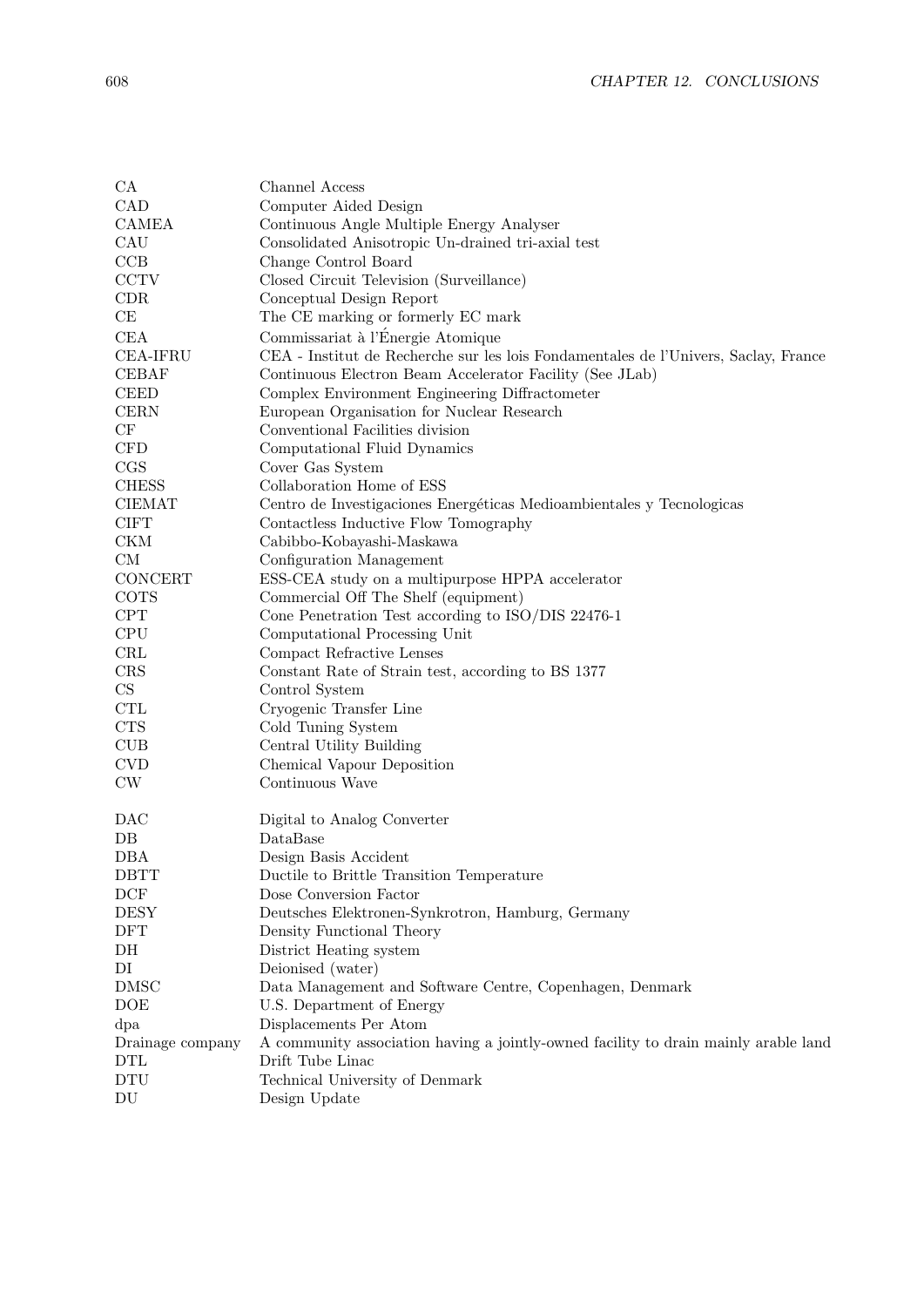| E-BOM          | Engineering Bill of Materials                                                                 |
|----------------|-----------------------------------------------------------------------------------------------|
| ECR            | Electron Cyclotron Resonance                                                                  |
| ECR            | Engineering Change Request                                                                    |
| <b>EERC</b>    | E.ON ENERGY RESEARCH CENTRE                                                                   |
| EIA            | Environmental Impact Assessment                                                               |
| <b>ELV</b>     | Extra Low Voltage ( $< 50$ V AC)                                                              |
| EM             | Electromagnetic                                                                               |
| <b>EMC</b>     | Electromagnetic Compatibility                                                                 |
| <b>ENSA</b>    | European Neutron Scattering Association                                                       |
| <b>EPICS</b>   | Experimental Physics and Industrial Controls                                                  |
| <b>EPL</b>     | ESS Plant Layout                                                                              |
| <b>ERDA</b>    | Electron Recoil Detection Analysis                                                            |
| <b>ESFRI</b>   | European Strategy Forum for Research Infrastructures                                          |
| <b>ESRF</b>    | European Synchrotron Radiation Facility, Grenoble, France                                     |
| EUC            | Equipment Under Control                                                                       |
| <b>EURISOL</b> | EURopean ISOL                                                                                 |
| eV             | Electron Volt                                                                                 |
| <b>FAT</b>     | Factory Acceptance Test                                                                       |
| <b>FBA</b>     | Fast Beam Abort                                                                               |
| ${\rm FC}$     | Faraday Cup                                                                                   |
| <b>FEA</b>     | Finite Element Analysis                                                                       |
| FEL            | Free Electron Laser                                                                           |
| <b>FEM</b>     | Finite Element Method                                                                         |
| <b>FES</b>     | Front End Systems                                                                             |
| <b>FMECA</b>   | Failure Modes, Effects, and Criticality Analysis                                              |
| <b>FPD</b>     | Full Power Day                                                                                |
| <b>FPGA</b>    | Field Programmable Gate Array                                                                 |
| <b>FPY</b>     | Full Power Year                                                                               |
| <b>FREIA</b>   | Facility for Research instrumentation and Accelerator Development, Uppsala University, Sweden |
| <b>FRIB</b>    | Facility for Rare Isotope Beams, East Lansing, USA                                            |
| <b>FSAR</b>    | Final Safety Analysis Report                                                                  |
| <b>FWHM</b>    | Full Width at Half Maximum                                                                    |
| FZJ            | Forschungs Zentrum Jülich, Jülich, Germany                                                    |
| <b>GANIL</b>   | Grand Accélérateur National d'Ions Lourds                                                     |
| <b>GDR</b>     | Geo-technical Design Report                                                                   |
| <b>GEANT</b>   | Monte Carlo computer code for high energy particles transport simulation                      |
| <b>GEDEON</b>  | GEstion DEchets par des Option Nouvelles                                                      |
| <b>GEM</b>     | GEneral Materials diffractometer                                                              |
| <b>GEMs</b>    | Gas Electron Multipliers                                                                      |
| <b>GISANS</b>  | Grazing Incidence Small Angle Neutron Scattering                                              |
| <b>GIR</b>     | Ground Investigation Report                                                                   |
| <b>GRID</b>    | Wire Grid                                                                                     |
| GSI<br>GSO     | Gesellschaft für SchwerIonenforschung, Darmstadt, Germany<br>General Safety Objectives        |
|                |                                                                                               |
| <b>HEBT</b>    | High Energy Beam Transport                                                                    |
| <b>HEDP</b>    | High Energy Differential Pumping                                                              |
| <b>HEPA</b>    | High Efficiency Particulate Air                                                               |
| <b>HfA</b>     | Dynamic probing according to SS-EN ISO 22476-2                                                |
| HMI            | Human Machine Interface                                                                       |
| HOM            | Higher Order Mode                                                                             |
| <b>HRS</b>     | Heat Removal System                                                                           |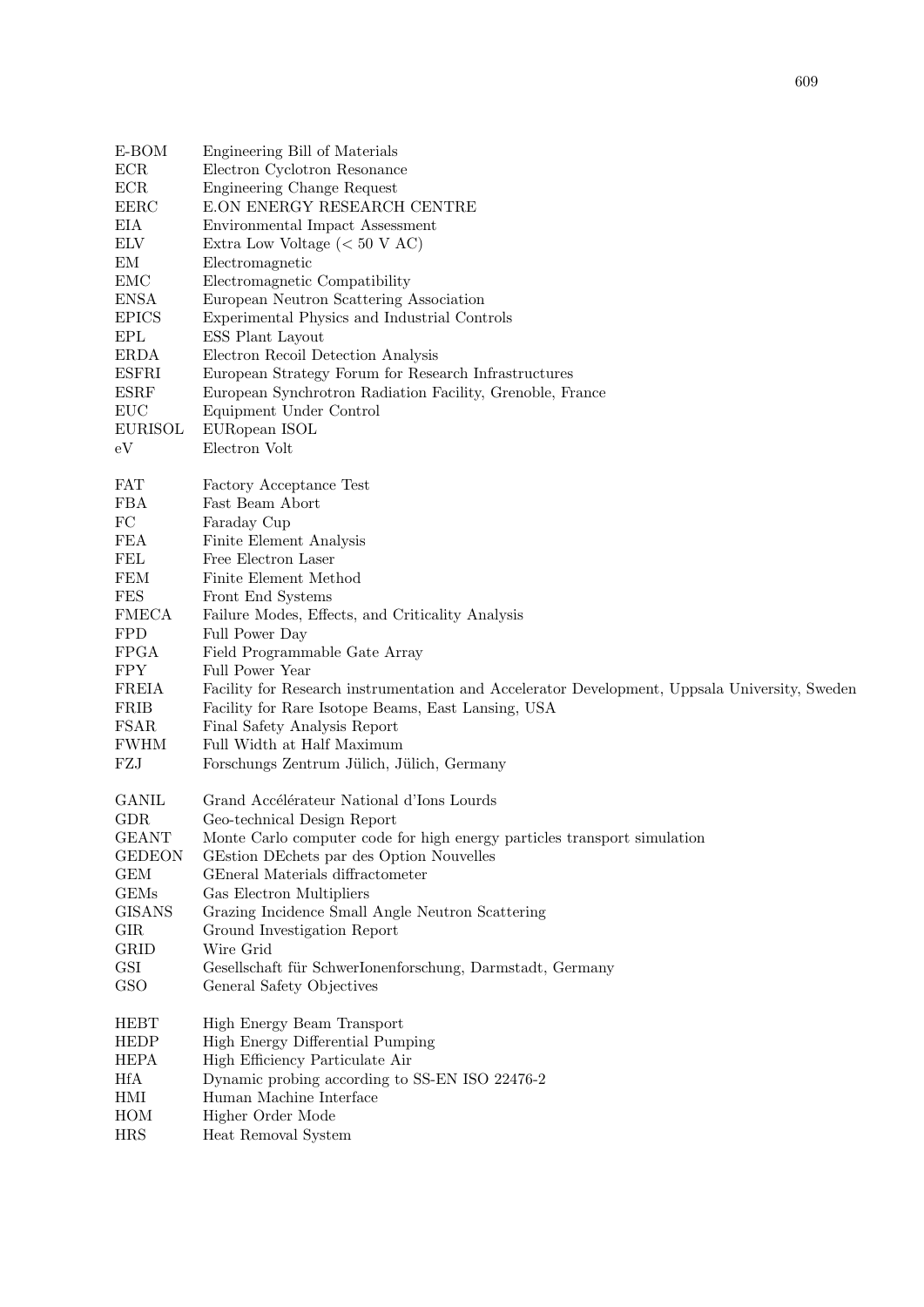| HSE                   | Health, Safety and Environment                                                  |
|-----------------------|---------------------------------------------------------------------------------|
| <b>HTO</b>            | Hydrogen Tritium Oxide                                                          |
| HV                    | High Voltage $(>1 \text{ kV AC})$                                               |
| <b>HVAC</b>           | Heating, Ventilation, and Air Conditioning                                      |
| <b>HZB</b>            | Helmholtz-Zentrum Berlin, Berlin, Germany                                       |
| HZG                   | Helmholz-Zentrum Geesthacht                                                     |
| <b>HZDR</b>           | Helmholtz-Zentrum Dresden-Rossendolf, Dresden, Germany                          |
|                       |                                                                                 |
| IAEA                  | International Atomic Energy Agency                                              |
| IAS                   | Integration, Acceptance and Support activities                                  |
| $_{\mathrm{IC}}$      | Ionisation Chamber                                                              |
| ICC                   | Integrated Control Centre                                                       |
| <b>ICND</b>           | International Collaboration for the development of Neutron Detectors            |
| ICS                   | Integrated Control System                                                       |
| ID                    | Immediate Dismantlement                                                         |
| ΙE                    | Initiating Event                                                                |
| IEC                   | International Electrotechnical Commission                                       |
| <b>IFMIF</b>          | International Fusion Materials Irradiation Facility                             |
| <b>IGES</b>           | Initial Graphics Exchange Specification                                         |
| <b>IGBT</b>           | Insulated Gate Bipolar Transistor                                               |
| <b>IGCT</b>           | Integrated gate Commutated Thyristors                                           |
| ILL                   | Institut Laue-Langevin                                                          |
| <b>INFN</b>           | Istituto Nazionale di Fisica Nucleaire                                          |
| <b>INFN - LNS</b>     |                                                                                 |
| <b>INS</b>            | INFN -Laboratori Nazionale del Sud, Catania, Italy                              |
|                       | Inelastic Neutron Scattering                                                    |
| <b>INSAG</b>          | International Nuclear Safety Advisory Group                                     |
| I/O                   | Input-Output                                                                    |
| IOC                   | Input-Output Controller                                                         |
| IPF                   | <b>Instrumented Protective Function</b>                                         |
| <b>IPHI</b>           | Injecteur de Proton de Haute Intensité                                          |
| <b>IPM</b>            | Ionisation Profile Monitor                                                      |
| <b>IPNO</b>           | l'Institut de Physique Nucléaire d'Orsay, Orsay, France                         |
| $\operatorname{IPUL}$ | Institute of Physics, University of Latvia, Latvia                              |
| <b>ISD</b>            | Imaging System Device                                                           |
| <b>ISIS</b>           | ISIS Pulsed Spallation Neutron Source, Didcot, United Kingdom                   |
| <b>ISO</b>            | International Organisation for Standardisation                                  |
| <b>ITER</b>           | International Thermonuclear Experimental Reactor, Cadarache, France             |
|                       |                                                                                 |
| Jb3, Jb-total         | Swedish soil- and rock sampling according to SGF Report 2:99 and 1:2006         |
| J-PARC                | Japan Proton Accelerator Research Complex, Tokai, Japan                         |
| J-SNS                 | Japanese Spallation Neutron Source                                              |
| JAERI                 | Japan Atomic Energy Research Institute, Tokai, Japan                            |
| JLab                  | Thomas Jefferson National Accelerator Facility                                  |
|                       |                                                                                 |
| Kb                    | Core drilling of soil and rock for core samples, according to SS-EN ISO 22475-1 |
| KEK                   | High Energy Accelerator Research Organisation, Tsukuba, Japan                   |
| <b>KEKB</b>           | KEK B factory project                                                           |
| KІТ                   | Karlsruher Institut für Technologie, Karlsruhe, Germany                         |
| KU                    | Copenhagen University, Copenhagen, Denmark                                      |
|                       |                                                                                 |
| LAN                   | Local Area Network                                                              |
| LANL                  | Los Alamos National Laboratory, Los Alamos, USA                                 |
| <b>LANSCE</b>         | Los Alamos Neutron Science Center, Los Alamos, USA                              |
| LBE                   | Lead-Bismuth Eutectic                                                           |
| <b>LBNL</b>           | Lawrence Berkeley National Laboratory, Berkeley, USA                            |
| LCC                   | Life Cycle Costing                                                              |
|                       |                                                                                 |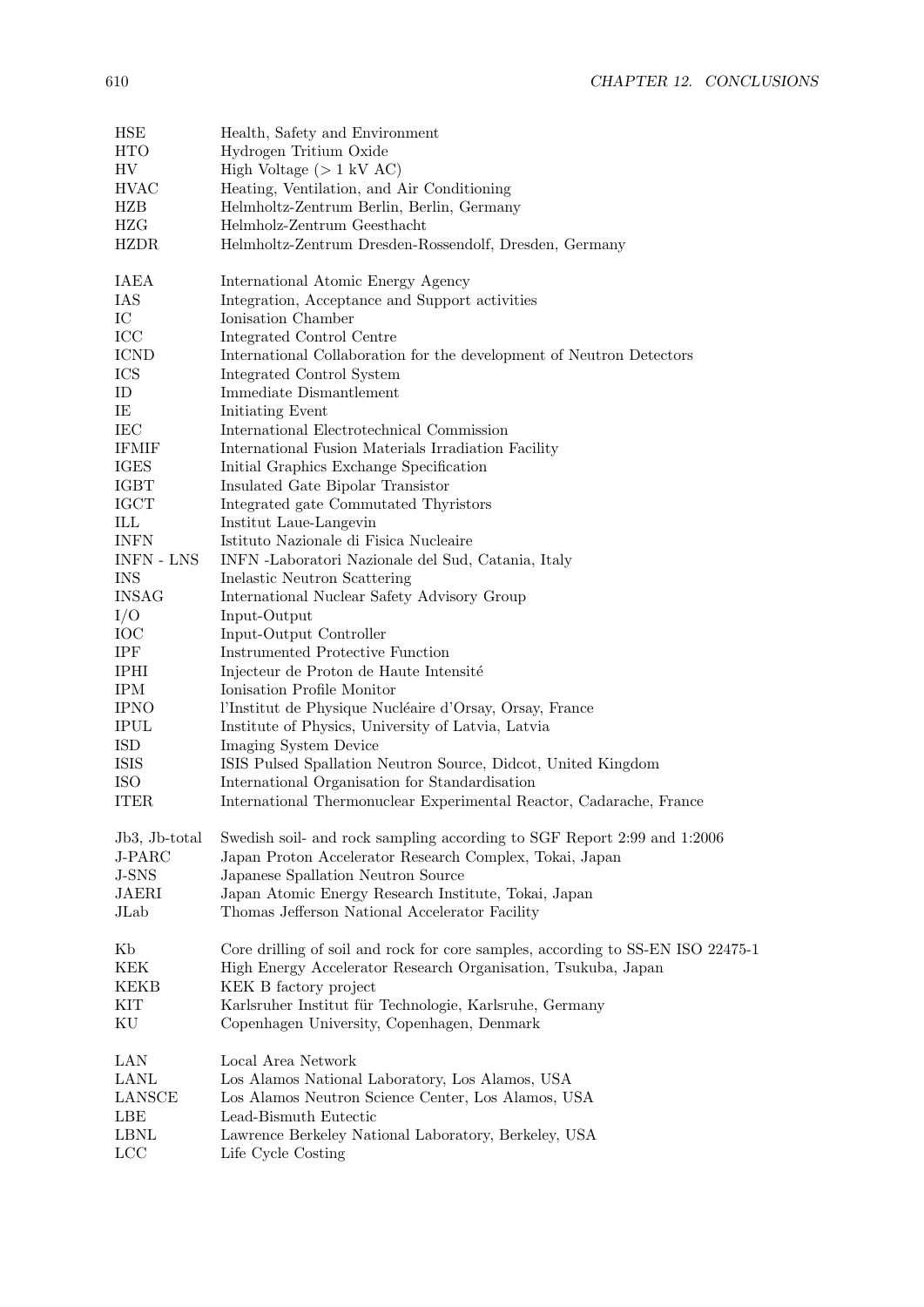| LDF             | Location Data Files                                                               |
|-----------------|-----------------------------------------------------------------------------------|
| <b>LDV</b>      | Laser Doppler Vibrometer                                                          |
| <b>LEBT</b>     | Low-Energy Beam Transport                                                         |
| <b>LEDP</b>     | Low Energy Differential Pumping                                                   |
| <b>LEKAB</b>    | Lunds Energikoncernen AB                                                          |
| LHC             | Large Hadron Collider                                                             |
| LH <sub>2</sub> | Liquid Hydrogen                                                                   |
| LHe             | Liquid Helium                                                                     |
| Linac           | Linear Accelerator                                                                |
| <b>LINXS</b>    | Lund Institute for Neutron and X-Ray Science                                      |
| <b>LLLW</b>     | Low-Level Liquid Waste                                                            |
| <b>LLRF</b>     | Low Level RF                                                                      |
| <b>LO</b>       | Local Oscillator                                                                  |
|                 |                                                                                   |
| <b>LOCA</b>     | Loss-of-Coolant Accident                                                          |
| LOFA            | Loss-of-Flow Accident                                                             |
| <b>LOHS</b>     | Loss-of-Heat Sink                                                                 |
| <b>LPM</b>      | Luminescence Profile Monitor                                                      |
| <b>LTCF</b>     | Lost Time due to Component Failure                                                |
| LV              | Low Voltage $(< 1 \text{ kV AC})$                                                 |
| LWU             | Linac Warm Units                                                                  |
| MASW            | Multichannel Analysis of Surface Waves                                            |
| <b>MAWP</b>     | Maximum Allowable Working Pressure                                                |
| MAX IV          | The MAX IV Laboratory comprising MAX-lab and the MAX IV project, Lund, Sweden     |
| <b>MCNPX</b>    | Monte Carlo N-Particle eXtended                                                   |
| <b>MCS</b>      | Machine Coordinate System                                                         |
| <b>MDIS</b>     | Microwave Discharge Ion Source                                                    |
| <b>MEA</b>      | Membrane-Electrode Assembly                                                       |
| <b>MEBT</b>     | Medium Energy Beam Transport                                                      |
| <b>MEGAPIE</b>  | Megawatt Pilot Experiment, PSI                                                    |
| <b>MEP</b>      | Mechanical Electrical Plumbing                                                    |
| META:LIC        | MEgawatt TArget: Lead bIsmuth Cooled                                              |
| <b>MID</b>      |                                                                                   |
| MIS             | MPS Input Device<br>Machine Interlock System                                      |
|                 |                                                                                   |
| <b>MOD</b>      | MPS Output Device                                                                 |
| <b>MOF</b>      | Metal-Organic Framework                                                           |
| <b>MOSFET</b>   | Metal Oxide Semiconductor Field Effect Transistor                                 |
| <b>MPS</b>      | Machine Protection System                                                         |
| МR              | Moderator-Reflector                                                               |
| <b>MSGCS</b>    | Micro-Strip Gas Counters                                                          |
| <b>MTBF</b>     | Mean Time Between Failures                                                        |
| <b>MTTR</b>     | Mean Time to Repair                                                               |
| <b>MYRRHA</b>   | A multipurpose neutron source for R&D applications based on ADS                   |
| MV              | Medium Voltage $(50 \text{ kV} - 1 \text{ kV AC})$                                |
| NBGI            | Neutron Beam Guide Inserts                                                        |
| NC              | Normally Closed                                                                   |
| NMI3            | Integrated Infrastructure Initiative for Neutron Scattering and Muon Spectroscopy |
| <b>NMR</b>      | Nuclear Magnetic Resonance                                                        |
| NPI             | Next Pulse Inhibit                                                                |
| <b>NPM</b>      | Non-invasive Profile Monitor                                                      |
| $_{\rm NSE}$    | Neutron Spin Echo                                                                 |
| <b>NSWG</b>     | Norms and Standards Working Group                                                 |
| nToF            | Neutron Time of Flight                                                            |
| NuPECC          | Nuclear Physics European Collaboration Committee                                  |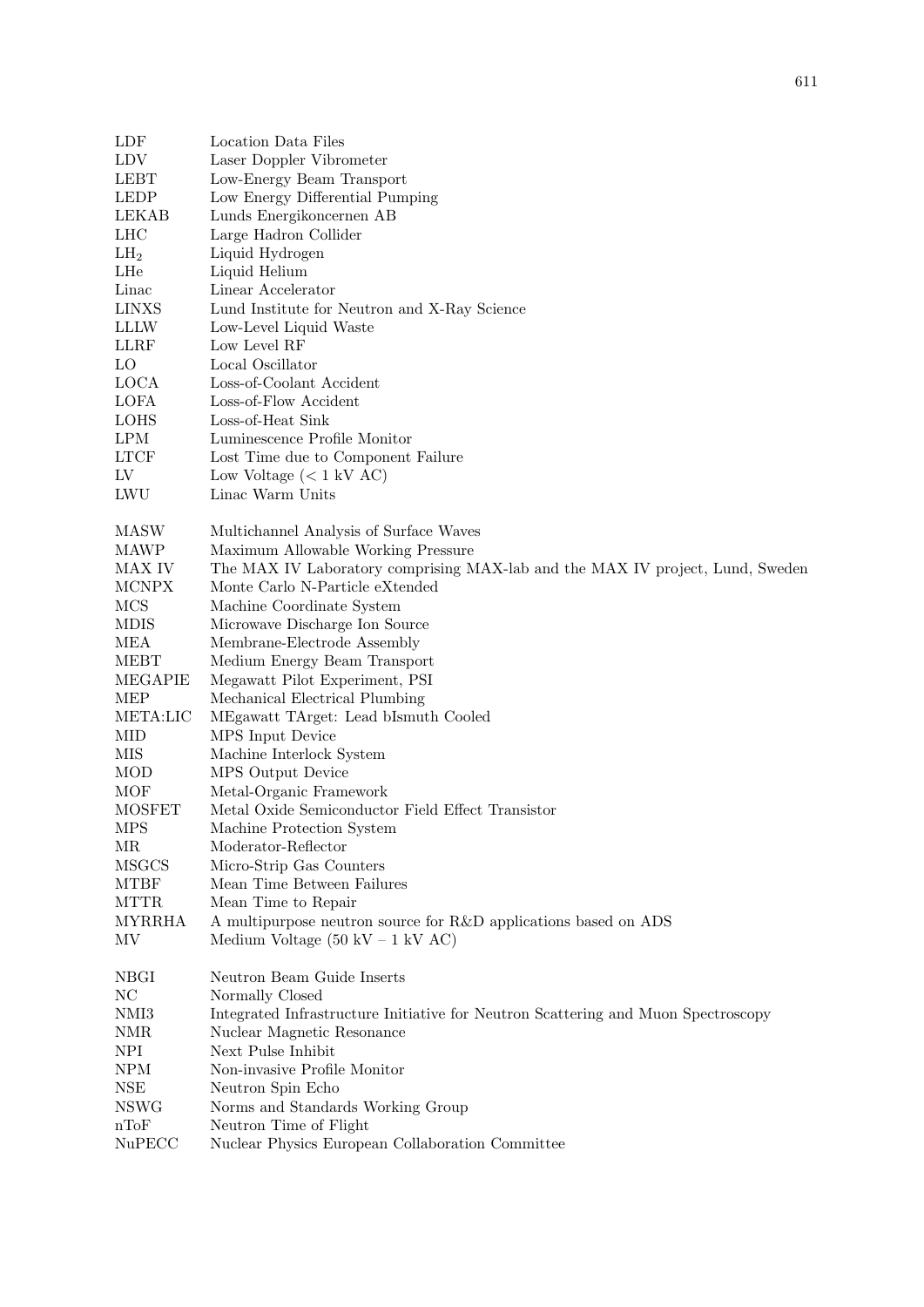| ODH                  | Oxygen Deficiency Hazards                                                 |
|----------------------|---------------------------------------------------------------------------|
| OLED                 | Organic Light Emitting Diodes                                             |
| ORNL                 | Oak Ridge National Laboratory, Oak Ridge, USA                             |
|                      |                                                                           |
| P&ID                 | Process and Instrumentation Diagram                                       |
| <b>PBS</b>           | Particle Beam Scanner                                                     |
| <b>PBS</b>           | Product Breakdown Structure                                               |
| <b>PBW</b>           | Proton Beam Window                                                        |
| PCS                  | Pressure Control System                                                   |
| PCV                  | Pressure Control Valve                                                    |
| PE                   | Protective Earth                                                          |
| PED                  | Pressure Equipment Directive                                              |
| PFD                  | Probability of Failure on Demand                                          |
| PFH                  | Probability of Failure per Hour                                           |
| PGS                  | Power generation and storage systems                                      |
| PID                  | Piping and Instrument Diagram                                             |
| $\rm{PLC}$           | Programmable Logic Controller                                             |
| <b>PLM</b>           | Product Lifecycle Management                                              |
| PMQ                  | Permanent Magnet Quadrupole                                               |
| <b>PMR</b>           | Pre-moderator/Moderator/Reflector                                         |
| <b>PMS</b>           | Post Mortem System                                                        |
|                      |                                                                           |
| <b>PMT</b>           | Photo-Multiplier Tube                                                     |
| <b>PPS</b>           | Personnel Protection System                                               |
| <b>PRA</b>           | Probabilistic Risk Assessment                                             |
| <b>PRDS</b>          | Phase Reference Distribution System                                       |
| <b>PSAR</b>          | Preliminary Safety Analysis Report                                        |
| <b>PSB</b>           | Partnership for Structural Biology                                        |
| <b>PSD</b>           | Particle Size Distribution                                                |
| PS-ESS               | Proton Source ESS                                                         |
| <b>PSI</b>           | Paul Scherrer Institut, Villigen, Switzerland                             |
| PV                   | Process Variable                                                          |
| QA                   | Quality Assurance                                                         |
| QENS                 | Quasi-Elastic Neutron Spectroscopy                                        |
|                      |                                                                           |
| <b>RAKEL</b>         | RAdioKommunikation för Effektiv Ledning                                   |
| RF                   | Radio Frequency                                                           |
| RFA                  | Release Factors for Aerosols                                              |
| <b>RFQ</b>           | Radio Frequency Quadrupole                                                |
| RFV                  | Release Factor for Volatiles                                              |
| RGEC                 | Radioactive Gases and Effluents Confinement                               |
| ROM                  | Rough Order of Magnitude                                                  |
| <b>ROTHETA</b>       | Rotating Helium gas cooled Tungsten (ESS target)                          |
| <b>RPM</b>           | RPM Package Manager, recursively referring to a package management system |
| <b>RRM</b>           | Repetition-Rate Multiplication                                            |
| <b>RTC</b>           | Real Time Clock                                                           |
| <b>RTD</b>           | Resistance Temperature Detector                                           |
| RWTH Aachen          | Aachen University, Aachen, Germany                                        |
|                      |                                                                           |
| SANS                 | Small Angle Neutron Scattering                                            |
| SAR                  | Safety Analysis Report                                                    |
| $\operatorname{SAT}$ | Site Acceptance Test                                                      |
| SВ                   | Safety barrier                                                            |
| SB11                 | Swedish recommendations for CAD: Svensk Byggtjänst - Rekommendationer 11  |
| SC                   | Superconducting                                                           |
|                      |                                                                           |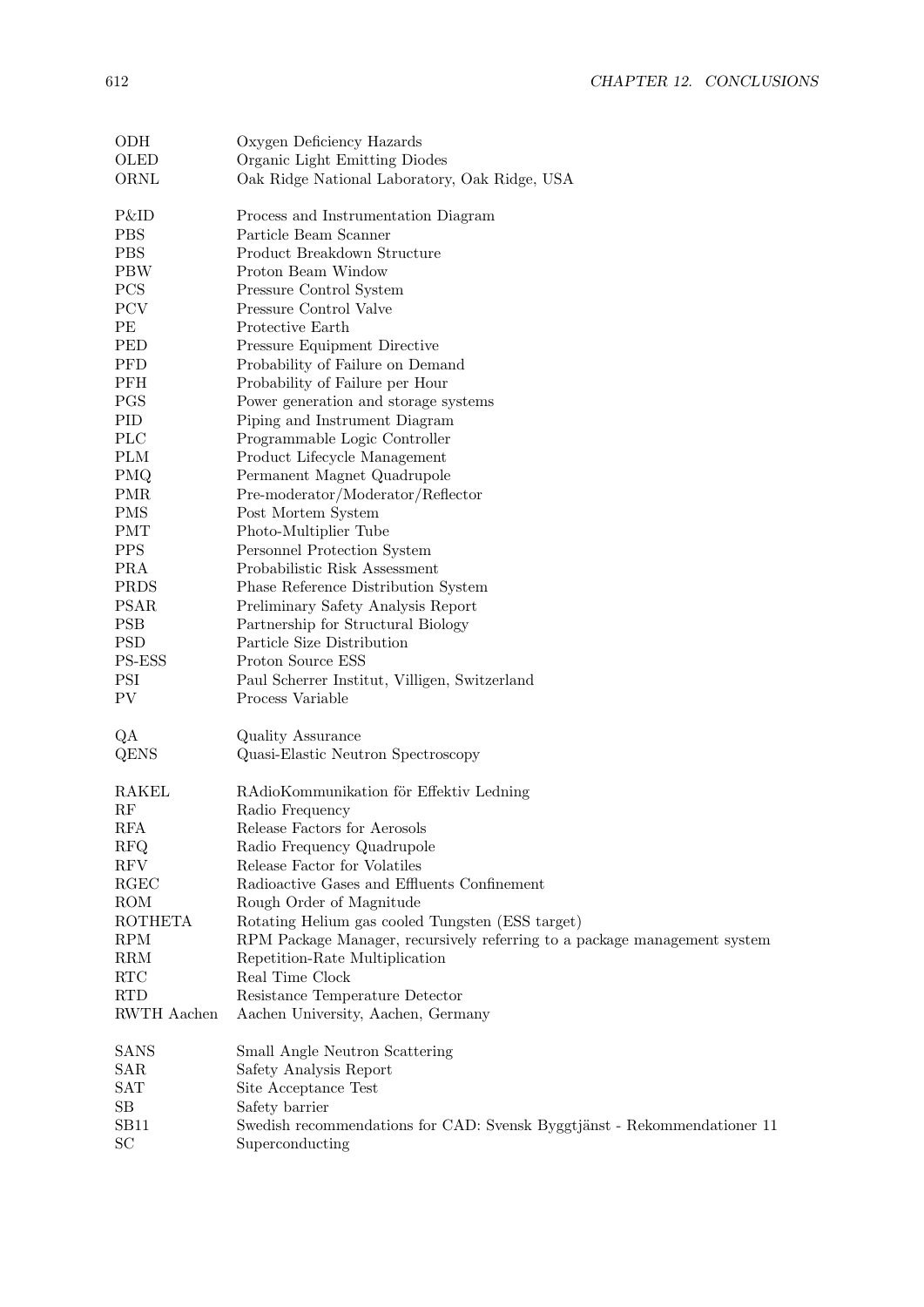| SCL              | Superconducting Linac                                                                                 |
|------------------|-------------------------------------------------------------------------------------------------------|
| <b>SCRF</b>      | Superconducting Radio Frequency                                                                       |
| SCS              | Site-wide Coordinate System                                                                           |
| <b>SEM</b>       | Scanning Electron Microscope                                                                          |
| <b>SEM</b>       | Secondary Emission Monitor                                                                            |
| <b>SEOP</b>      | Spin Exchange Optical Pumping                                                                         |
| SFK-waste        | Heat-generating radioactive waste                                                                     |
| <b>SFL</b>       | Framtida slutförvar för långlivat låg-och medelaktivt avfall, a site for long-lived radioactive waste |
| SFL-waste        | Long-lived low-and intermediate level waste                                                           |
| <b>SFR</b>       | Slutförvaret för kortlivat radioaktivt avfall, a final repository for short-lived radioactive waste   |
| SFR-waste        | Short-lived low- and intermediate level waste                                                         |
| $\rm SI$         | System Internationale                                                                                 |
| <b>SIL</b>       | Safety Integrity Level                                                                                |
| <b>SILHI</b>     | High Intensity Light Ion Source                                                                       |
| <b>SINQ</b>      | Continous Spallation Neutron Source                                                                   |
| <b>SKB</b>       | Svensk Kärnbränslehantering AB                                                                        |
| Skr              | Auger sampling according to SS-EN ISO 22475-1                                                         |
| Slake durability | Test on clay stone according to ISRM 2006 part 2                                                      |
| <b>SLLW</b>      | Solid Low-Level Waste                                                                                 |
| <b>SMA</b>       | Serviceability, Maintainability and Accessibility                                                     |
| <b>SNG</b>       | Standards, Norms and Guidelines                                                                       |
| SNS              | Spallation Neutron Source, Oak Ridge, USA                                                             |
| SPIRAL2          |                                                                                                       |
|                  | Système de Production d'Ions Radioactifs en Ligne 2<br>See SCRF                                       |
| <b>SRF</b>       | Swedish Standard                                                                                      |
| $\rm SS$         |                                                                                                       |
| <b>SSC</b>       | Superconducting SuperCollider                                                                         |
| <b>SSM</b>       | Strålsäkerhetsmyndigheten; The Swedish Radiation Safety Authority                                     |
| <b>STEP</b>      | Standard for the Exchange of Product model data                                                       |
| <b>STF</b>       | SäkerhetsTekniska Föreskrifter                                                                        |
| SysML            | System Modelling Language                                                                             |
|                  |                                                                                                       |
| TE<br>T&E        | Total Elongation                                                                                      |
|                  | Test and Evaluation                                                                                   |
| TDR              | Technical Design Report                                                                               |
| TLA              | Three Letter Acronym                                                                                  |
| <b>TMP</b>       | TurboMolecular Pump                                                                                   |
| TMR              | Target/Moderator/Reflector                                                                            |
| <b>TOF</b>       | Time of Flight                                                                                        |
| TRIP             | Transformation Induced Plasticity                                                                     |
| <b>TS</b>        | Target Station                                                                                        |
| <b>TS</b>        | Timing System                                                                                         |
| <b>TSS</b>       | Target Safety System                                                                                  |
| <b>TTF</b>       | Tesla Testbed Facility                                                                                |
| TÜV              | Technischer Überwachungsverein                                                                        |
| <b>UCS</b>       | Laboratory test for compressive strength in rock                                                      |
| <b>UDV</b>       | Ultrasound Doppler-Velocimetry                                                                        |
| <b>UHV</b>       | Ultra High Vacuum                                                                                     |
| <b>UPR</b>       | Upper Hybrid Resonance                                                                                |
| <b>UPS</b>       | Uninterruptable Power System                                                                          |
| <b>TITS</b>      | Illtimate Tengile Stress                                                                              |

UTS Ultimate Tensile Stress

SCADA Supervisory Control And Data Acquisition

SCC Space Charge Compensation